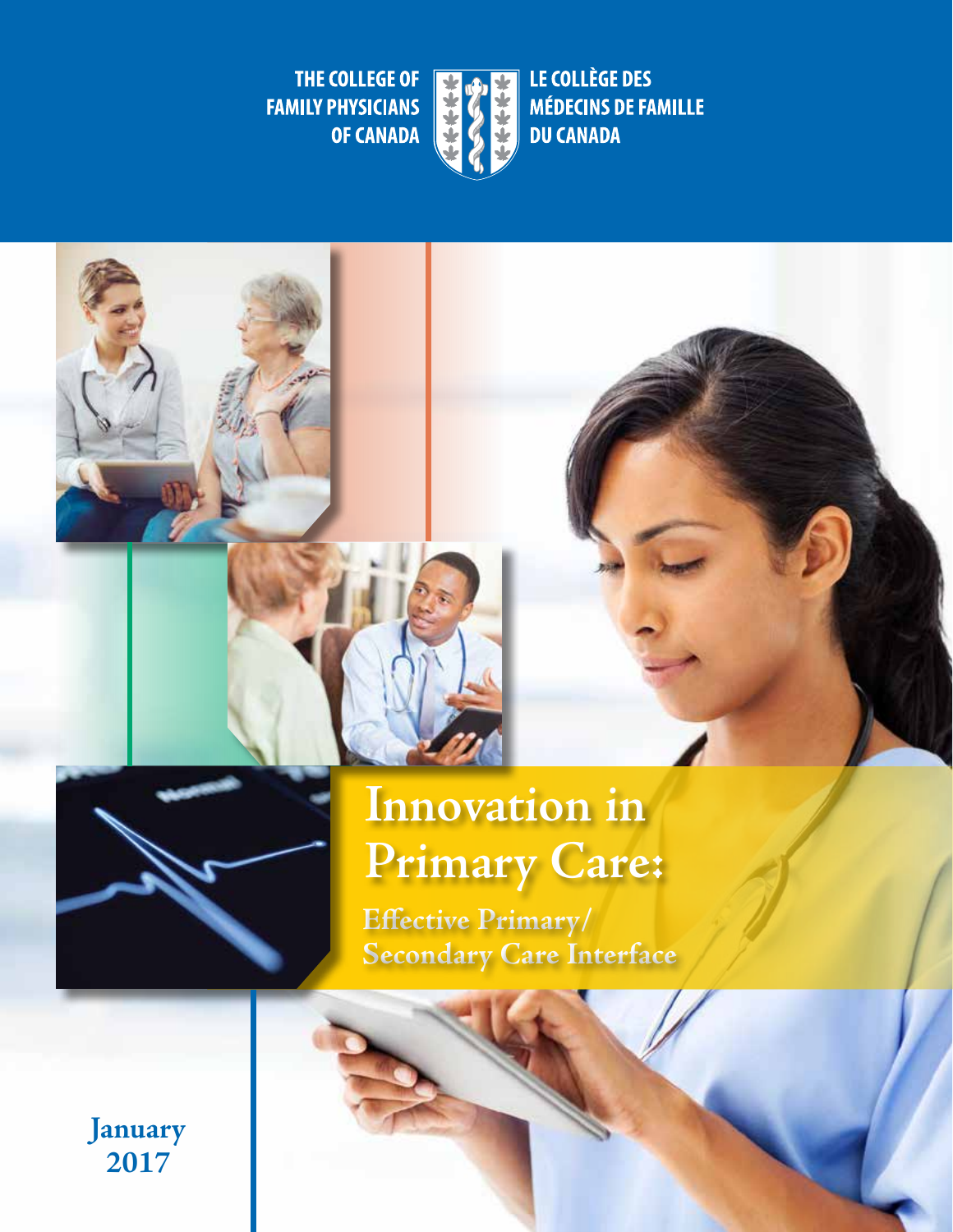*©Te College of Family Physicians of Canada 2017 All rights reserved.*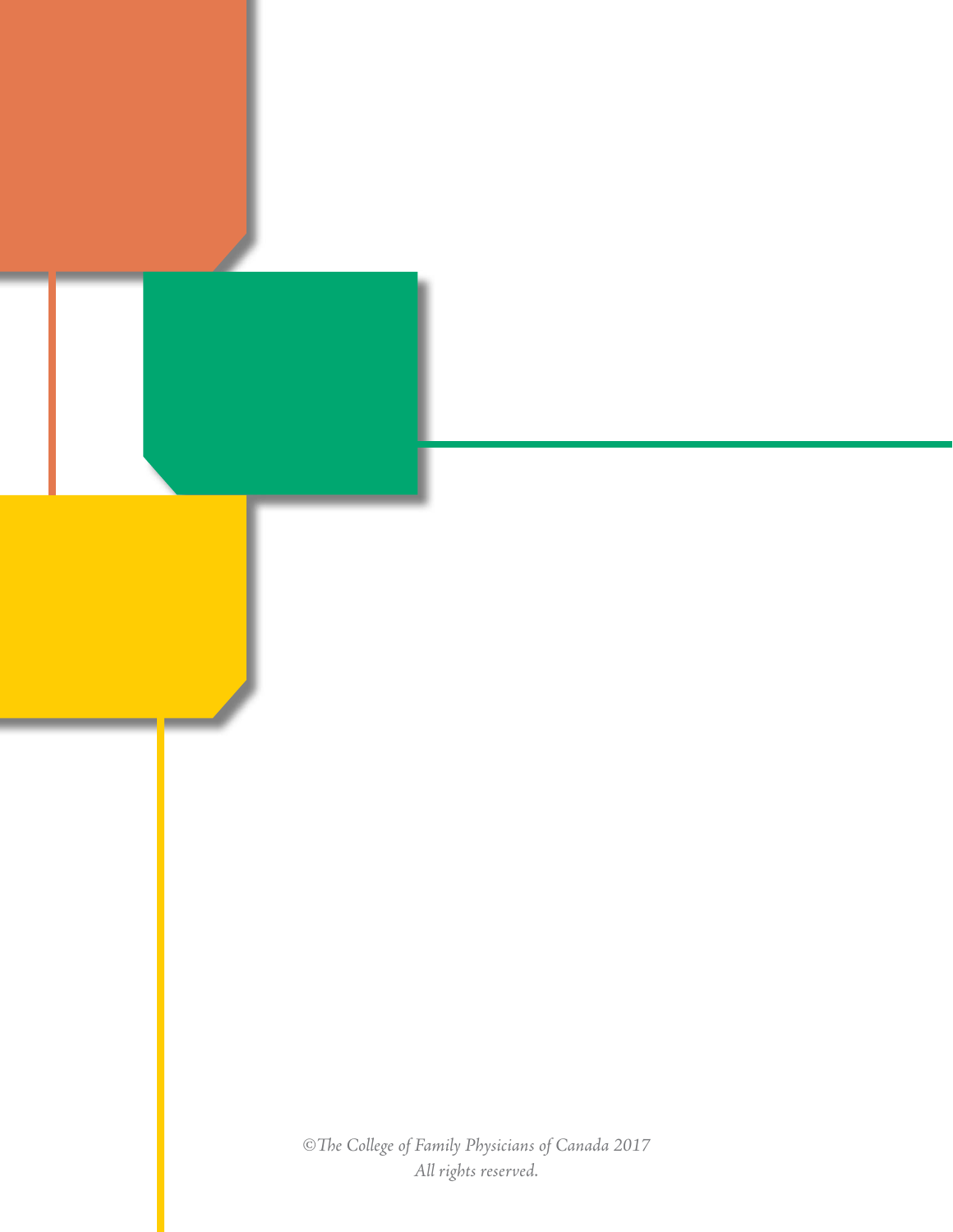

# **INTRODUCTION: Upscaling local innovation**

**THE INNOVATION IN PRIMARY CARE** case series aims to foster collaboration, sharing, and learning among family physicians in different provinces and territories. The series highlights local innovations and approaches to health care that are working well using examples of thematically connected experiences.

Each case will focus on a particular situation, including the obstacles encountered, the strategies used, and what was gained in the process.

While some challenges may exist in implementing innovative ideas across Canada, we hope you will find this series helpful in practice.

The College of Family Physicians of Canada and its Advisory Committee on Family Practice are pleased to launch this series' first issue, which focuses on the theme of "effective primary/secondary care interface" with cases featured from Alberta, British Columbia, Newfoundland and Labrador, and Ontario.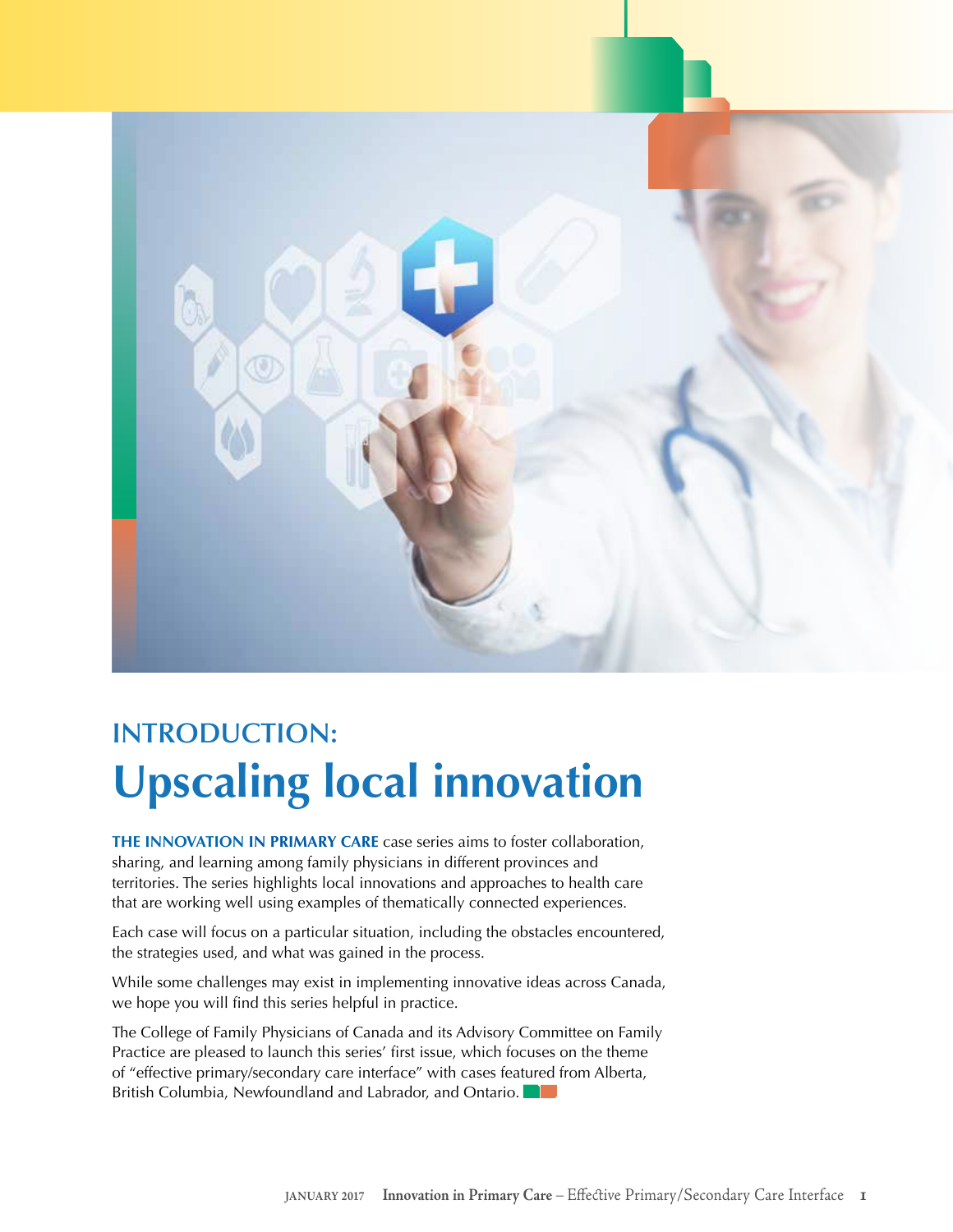# **Gastroenterology Referrals in Alberta**

**Integration between local Primary Care Networks and the Division of Gastroenterology in Calgary (University of Calgary and Alberta Health Services)** 

#### **What needed improvement?**

Between 2010 and 2016 referrals to gastroenterologists increased to more than 1,600 per month from 900 per month. Patients with referrals considered "routine" faced a wait period of more than 2 years, which meant some would in fact never be seen since the number of referrals coming in each month exceeded the available slots for patients to be assessed, resulting in a never-ending wait list.

#### **What was done to help the situation?**

Family physicians and gastroenterologists both saw the issue of access as one they shared, so they committed to finding solutions together. It was found that routine referrals often could be managed in family practice with proper support. Local Primary Care Network medical directors were brought together with gastroenterology leaders (the head of the Division of Gastroenterology at the University of Calgary and Alberta Health Services, other key physicians, and leaders in triage and administration) to look at gaps and brainstorm solutions. Improving patient care and implementing the solutions as inexpensively as possible, using resources that already existed, were the goals.

Local Primary Care Networks worked with the Division of Gastroenterology to solve this issue by implementing:

- Clinical pathways for gastroesophageal reflux disease, chronic constipation, and irritable bowel syndrome/chronic abdominal pain, including a process for re-referring to gastroenterology for patients who remained symptomatic after following the care pathway
- Group medical visits with a multidisciplinary team including a family physician, plus a gastroenterologist to see patients who still need to be seen individually after a group visit
- **[Specialist LINK](http://www.calgarygi.com/index.php?mode=webpage&id=779)**—a dedicated phone line that family physicians can use to get advice in 15 minutes from a gastroenterologist while the patient is in the family physician's office

Family physicians received communications about routine referrals coming back to them—ie, why and how to manage them—and received timely support from gastroenterologists through Specialist LINK. A "score card" of metrics to track progress was developed, accompanied by ongoing dialogue between family physicians and the Division of Gastroenterology.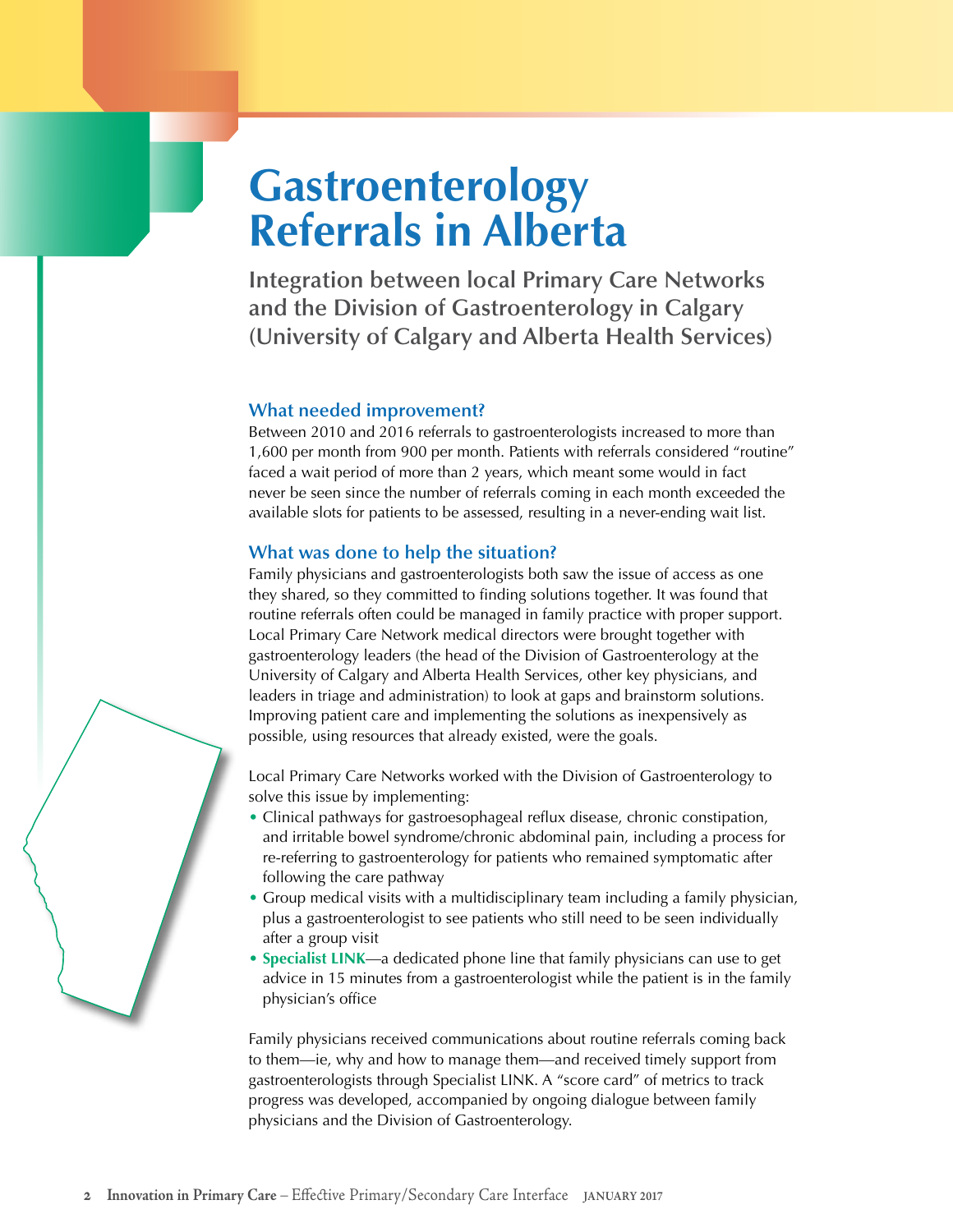#### **GASTROENTEROLOGY REFERRALS IN ALBERTA**

#### WHAT WAS GAINED?

- There has been a reduction in the routine wait list by 700 referrals since January 2016
- Reductions in wait times for urgent and moderately urgent gastroenterology referrals
- Happy patients (who get more timely access to care through group medical visits)
- Happy family physicians (who appreciate support from Specialist LINK)
- Happy gastroenterologists (who connect with and support family physicians to provide best care)

## WHAT WAS LEARNED?

 Care pathways and group visits in family practice with support from external gastroenterologists allow the management of cases in family practice, reducing the number of referrals.

# TO FIND OUT MORE ABOUT THIS CASE, CONTACT:

 Dr Rick Ward, Medical Director, Primary Care, Calgary Zone, Alberta Health Services Email: [rawardmd@gmail.com](mailto:rawardmd@gmail.com) 

# CFPC LOCAL CHAPTER CONTACT INFORMATION:

 Terri Potter, Executive Director, Alberta College of Family **Physicians** Email: [terri.potter@acfp.ca](mailto:terri.potter@acfp.ca)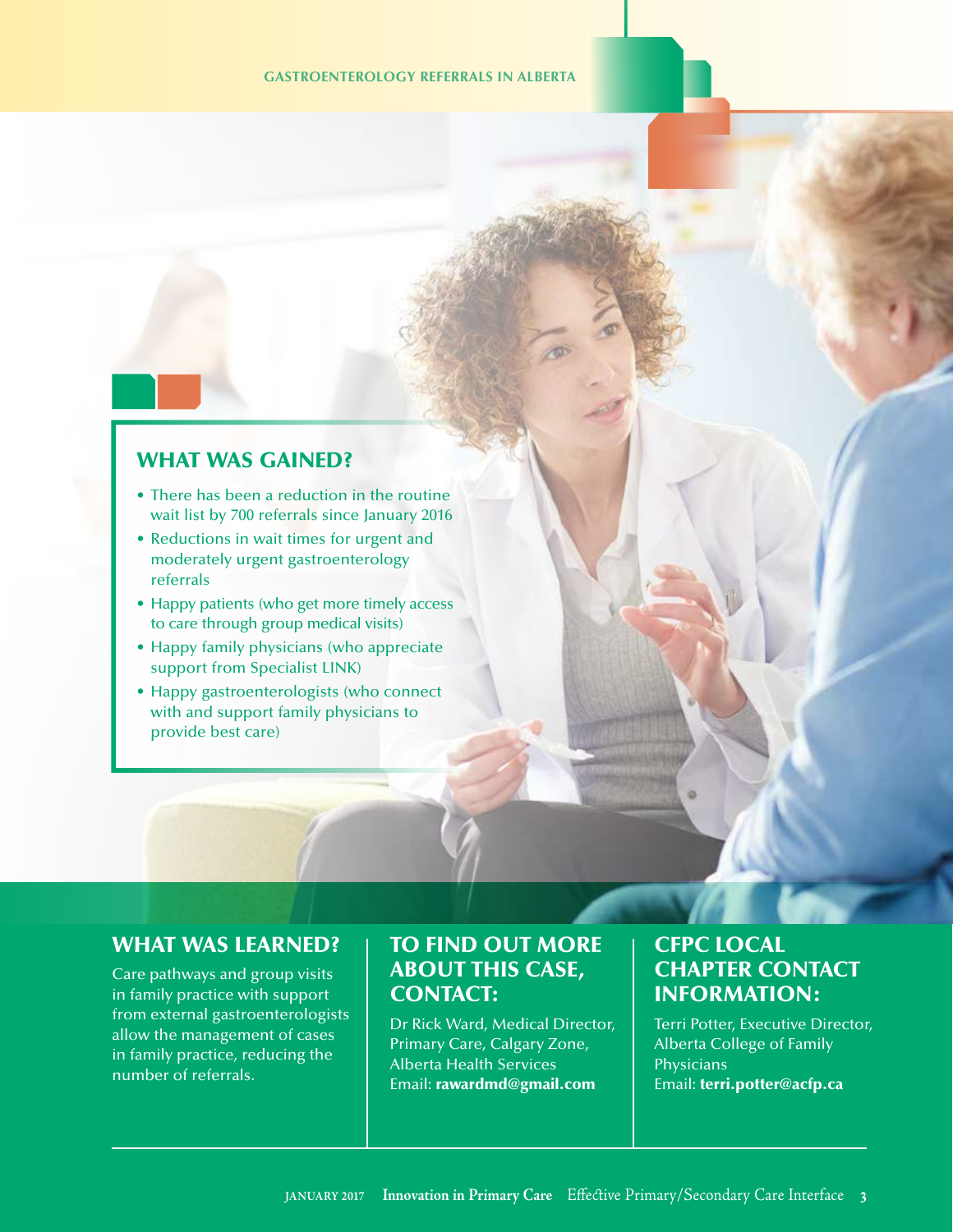# **Timely Access to Specialty Care in British Columbia**

**Improving access with the Pathways referral tool and RACE phone line** 

#### **What needed improvement?**

Patients with chronic conditions often have to navigate a confusing and fragmented system to get timely access to the complex care they need. In British Columbia innovative resources were needed to help family physicians get their patients access to the right specialty care when needed as quickly as possible. Ideally, the locus of care should remain with the family physician to make things easier for the patient.

#### **What was done to help the situation?**

**Pathways:** A new online directory tool that connects family physicians and other specialists to help improve the process for patient referrals was developed by the Fraser Northwest Division of Family Practice, which includes family physicians in parts of Burnaby, New Westminster, Coquitlam, Port Coquitlam, and Port Moody, British Columbia. The General Practice Services Committee (GPSC), a joint committee of Doctors of BC and the provincial government, then adopted the tool as a pilot project in 2014 and rolled it out to 12 Divisions, including Vancouver, all Divisions in the Fraser Health catchment area, and Kootenay Boundary. This tool provides information on all specialists in local Divisions, their areas of practice, and their wait times, but was designed not to hold any patient-related data. It is password protected and available only to physicians and their staff who have access. Access to Pathways is mediated through local Divisions of Family Practice, which are community-based groups of family physicians who work together on particular health care goals and are funded by the GPSC. In 2015 the GPSC approved the expansion of Pathways across the province, which is ongoing. Use of the tool has now spread to 14 Divisions, providing access to about 2,500 physicians (50% of Division members) in British Columbia, and is anticipated to reach 80% of Division members by the end of 2016.

**[RACE:](http://www.raceconnect.ca/)** A toll-free telephone line for Rapid Access to Consultative Expertise (RACE), with multiple specialists taking calls from family physicians seeking support in the management of their patients, was developed based on a pilot study that was done in 2008 by St. Paul's Hospital's Division of Cardiology and the Providence Health Care Department of Family Medicine, which allowed family physicians to page a cardiologist. The RACE model was expanded in June 2010 through a partnership with Providence Health Care, the Shared Care Committee (a joint committee of the BC Medical Association and the Ministry of Health), and Vancouver Coastal Health. Family physicians can call a central number, choose from a selection of specialty services, and be directed to the specialist needed for "just-in-time" advice. The phone line is available from 8 am to 5 pm Monday to Friday, and is meant to provide a call back within 2 hours. Fee codes have been created to compensate participants in telephone consultations between family physicians and other specialists.

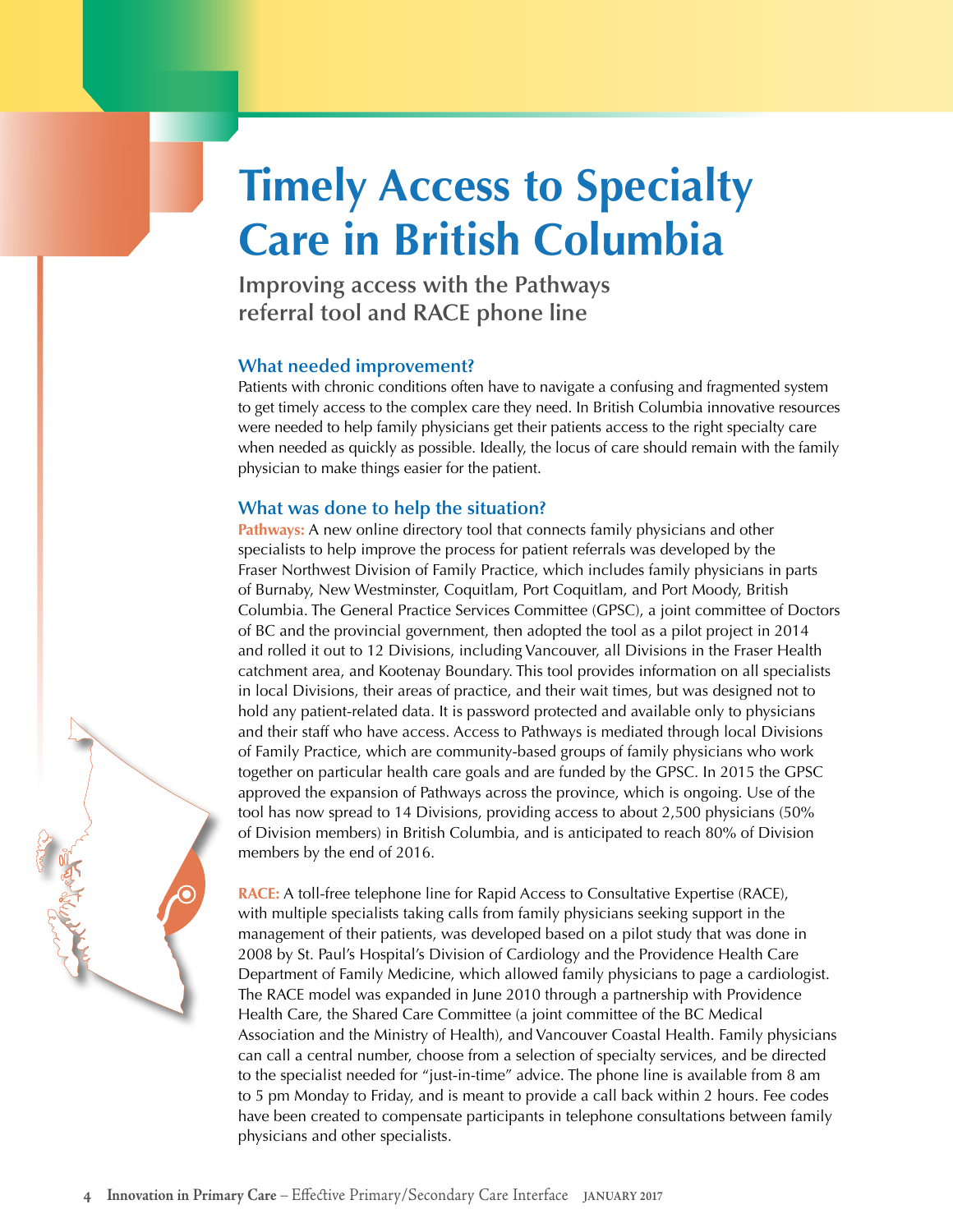The RACE line has grown to include 25 specialty areas from five in the beginning, with more to be added based on ongoing needs identified by family physicians. Interviews and surveys were done to measure RACE's use, benefits, areas for improvement, and knowledge transfer. The formal evaluation was completed in 2012 by Dr Scott Lear, Team Leader at the British Columbia Alliance on Telehealth Policy and Research. The findings indicated:





6 OUT 10

**CALLS AVOIDED THE<br>NEED FOR A FACE-**

TO-FACE CONSULT WITH A SPECIALIST



## WHAT WAS GAINED?

 Family physicians can now get quick access to many different types of specialists when needed, which has improved patient care and family physician satisfaction.

## WHAT WAS LEARNED?

 The locus of care can remain with the family physician using innovative resources to get timely access to and support from specialty care.

## TO FIND OUT MORE ABOUT THIS CASE, CONTACT:

 Ryan Lammertsen, Pathways Executive Lead (**<https://divisionsbc.ca/provincial/pathways>**) Email: **[ryanlammertsen@pathwaysbc.ca](mailto:ryanlammertsen@pathwaysbc.ca)** 

Margot Wilson, RACE line (<www.raceconnect.ca>) Director, Chronic Disease Management Strategy, Providence Health Care Email: [mwilson@providencehealth.bc.ca](mailto:mwilson@providencehealth.bc.ca) 

# CFPC LOCAL CHAPTER CONTACT INFORMATION:

 Toby Kirshin, Executive Director, British Columbia College of Family Physicians Email: **[toby.kirshin@bccfp.ca](mailto:toby.kirshin@bccfp.ca)**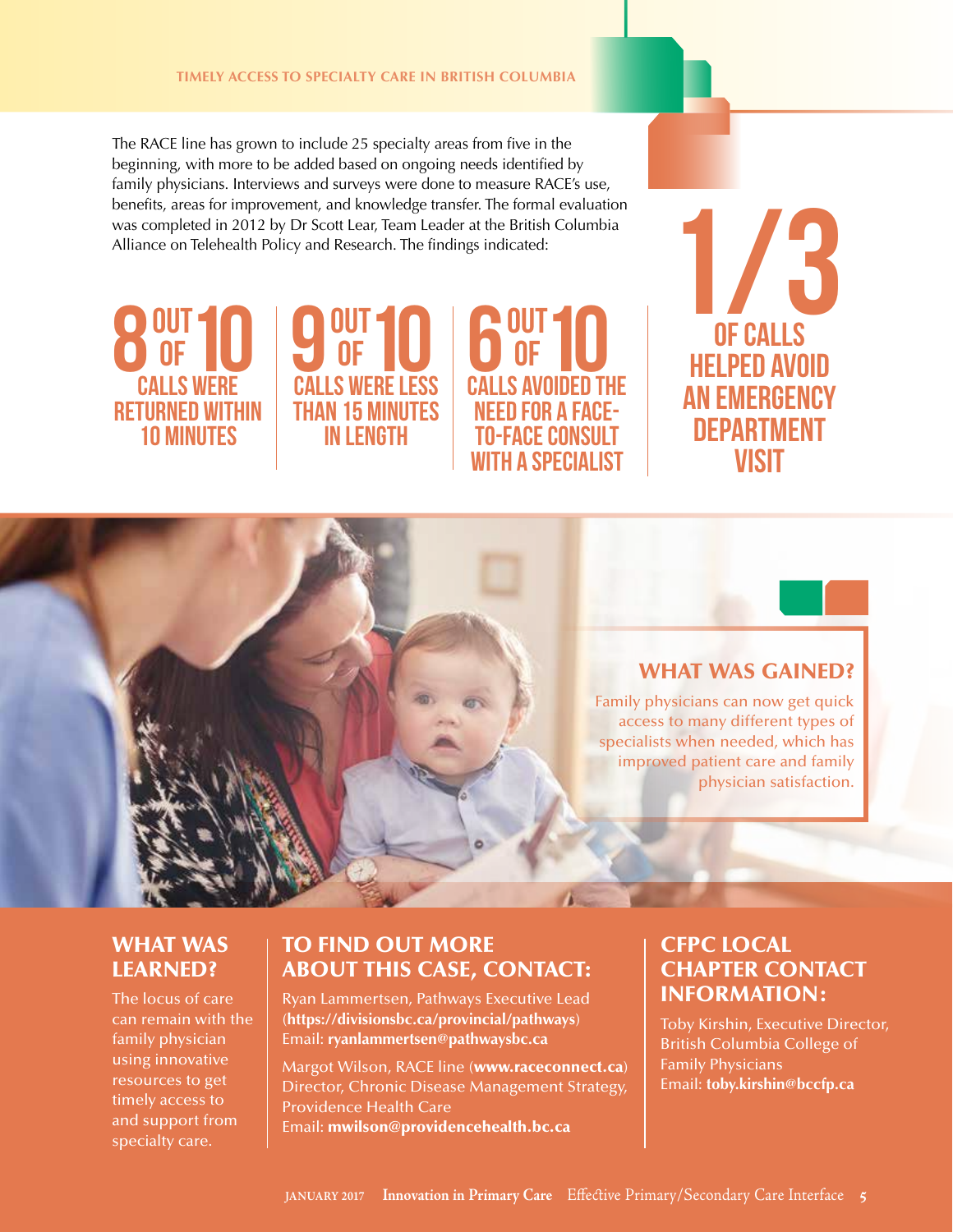# **Endoscopy Services in Newfoundland and Labrador**

**Standardized referral forms for endoscopy and stress testing with central intake and wait-list management** 

#### **What needed improvement?**

The demand for endoscopy services such as colon cancer screening and other gastrointestinal concerns was growing beyond the clinic capacity of the Regional Health Authorities in Newfoundland and Labrador. In 2010 the Newfoundland and Labrador Department of Health and Community Services announced a provincial wait time management strategy for endoscopy services to improve access to these services for patients, reduce existing wait times, and make the referral process more efficient.

#### **What was done to help the situation?**

Central Health, the second-largest health region in the province, formed a working group to assist in developing a wait-list management strategy to improve access to endoscopy services and reduce wait times. This involved having a standardized provincial referral form for all endoscopy services with a central intake to provide family physicians a single point of entry for referral of patients, and exploring ways to better measure demand for services. Implementation involved discussions with family physicians, other specialists, and other primary care providers about the new referral process. The full scope and impact of the project with outcome measures can be viewed in Central Health's poster on **[Leadership and sustainable](http://www.cfhi-fcass.ca/sf-docs/default-source/tq2013/Central-Health-poster.pdf)  [change: A process improvement initiative in endoscopy\\*](http://www.cfhi-fcass.ca/sf-docs/default-source/tq2013/Central-Health-poster.pdf)**. Results indicated significant improvements within 1 year from December 2011 to December 2012. With respect to referral rates (urgent and non-urgent combined), the number of patients waiting for a colonoscopy in that year decreased to 864 from 1,139, while the number of colonoscopy referrals increased to 43 from 14.

\*MacDonald T, Budgell J. Leadership and sustainable change: A process improvement initiative in endoscopy. Poster session presented at the Taming of the Queue, Ottawa, ON. 2013. Available from: **www.cfhi-fcass.ca/sf-docs/default-source/tq2013/Central-Health-poster.pdf**. Accessed 2016 Apr 7.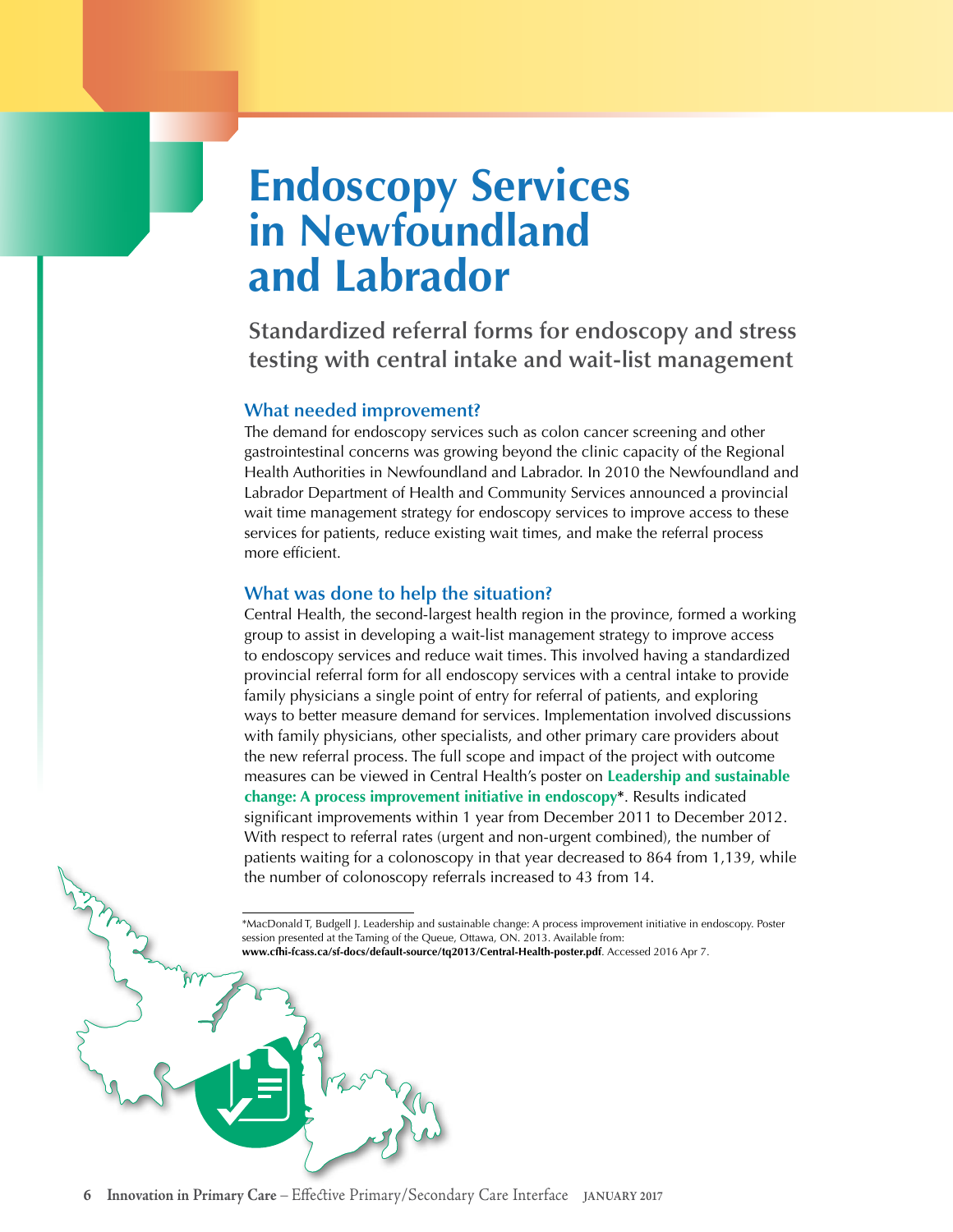**ENDOSCOPY SERVICES IN NEWFOUNDLAND AND LABRADOR** 





#### WHAT WAS LEARNED?

 A central management approach to patient referrals helps find inefficiencies in a health care system and explore what actions can be taken to improve access to care.

## TO FIND OUT MORE ABOUT THIS CASE, CONTACT:

 Debbie Rideout, Chapter Dr Jody Woolfrey Email: [jwoolfrey@nf.sympatico.ca](mailto:jwoolfrey@nf.sympatico.ca) 

## CFPC LOCAL CHAPTER CONTACT INFORMATION:

 Newfoundland and Labrador College of Family Physicians Administrator Email: **[debbierideout@cfpc.ca](mailto:debbierideout@cfpc.ca)**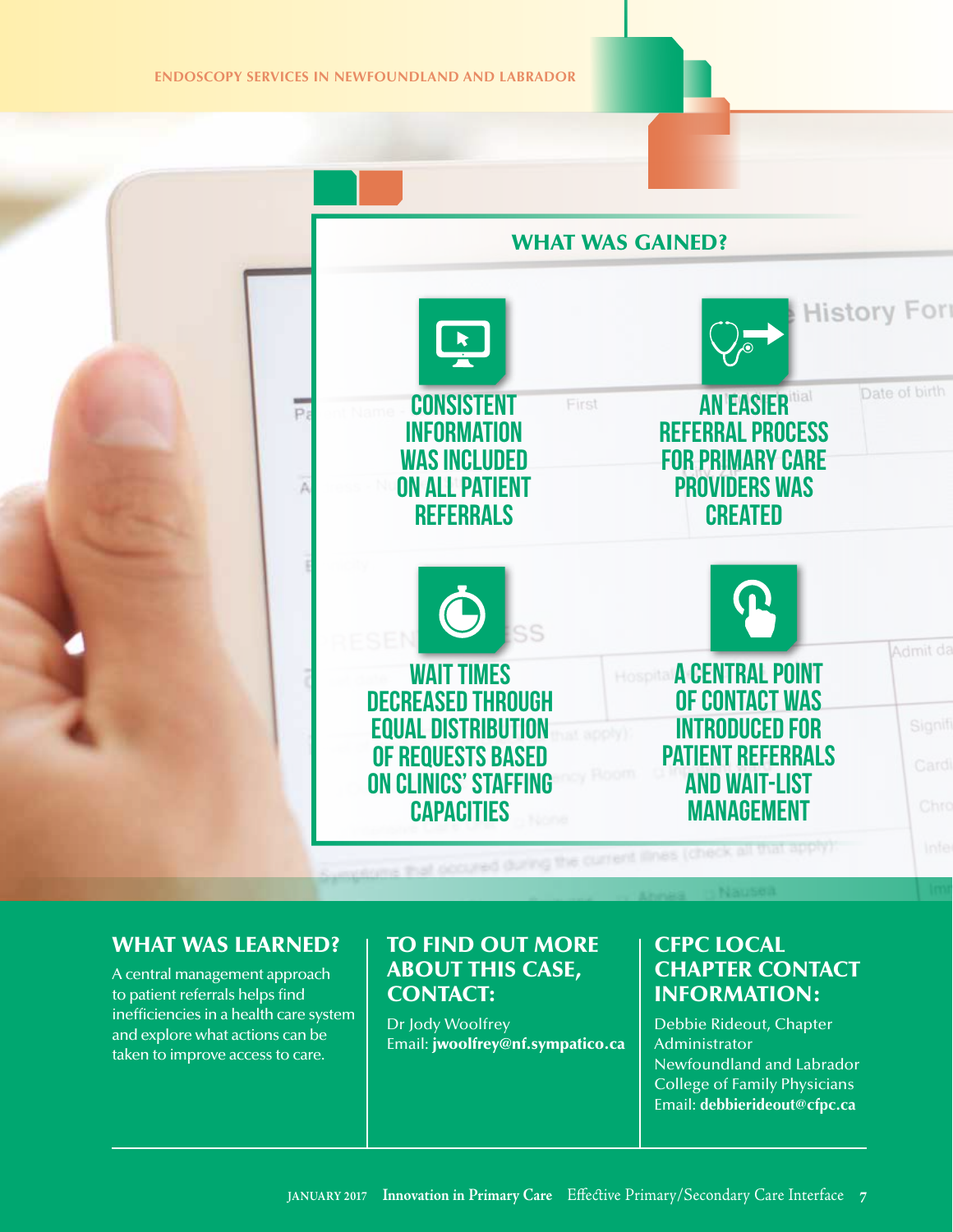# **The Champlain BASE™ in Eastern Ontario**

**Building access to specialists through e-consultation** 

#### **What needed improvement?**

A study of wait times in Ontario in 2013 found that patients with non-urgent conditions waited a median of 87 days between being referred to a specialist and receiving a faceto-face visit. Prolonged wait times are associated with patient frustration and anxiety, lost productivity, and poorer health outcomes.

#### **What was done to help the situation?**

**[The Champlain BASE™ eConsult Service](http://www.champlainbaseeconsult.com/)**, a secure online platform for consultation between primary care providers and specialists, was first launched as a proof-of-concept in January 2010, providing access to five specialty groups. Based on its success at the proof-of-concept stage, a modified version of eConsult was implemented as a pilot project in April 2011 to improve access to specialist care in Eastern Ontario. What began as a conversation between two health care providers in Ottawa, Ontario—Dr Clare Liddy, a family physician, and Dr Erin Keely, an endocrinologist—has grown into a service that now provides access to 86 different specialty groups, the largest menu of specialties of any such service worldwide. Since implementing the program, the average wait time for more than 14,000 patients has been reduced to days from several months. To use the service primary care providers log on to the application and enter their questions into a free text field, attach any files they deem relevant (eg, images, test results), and select the appropriate specialty group. A case assigner allocates the eConsult to a specialist, who responds within 1 week with a recommendation to refer, advice on how best to provide treatment, or a request for more information. The primary care provider and specialist carry on a continual exchange until the case is resolved, at which point the primary care provider completes a mandatory five-question survey to close the case.

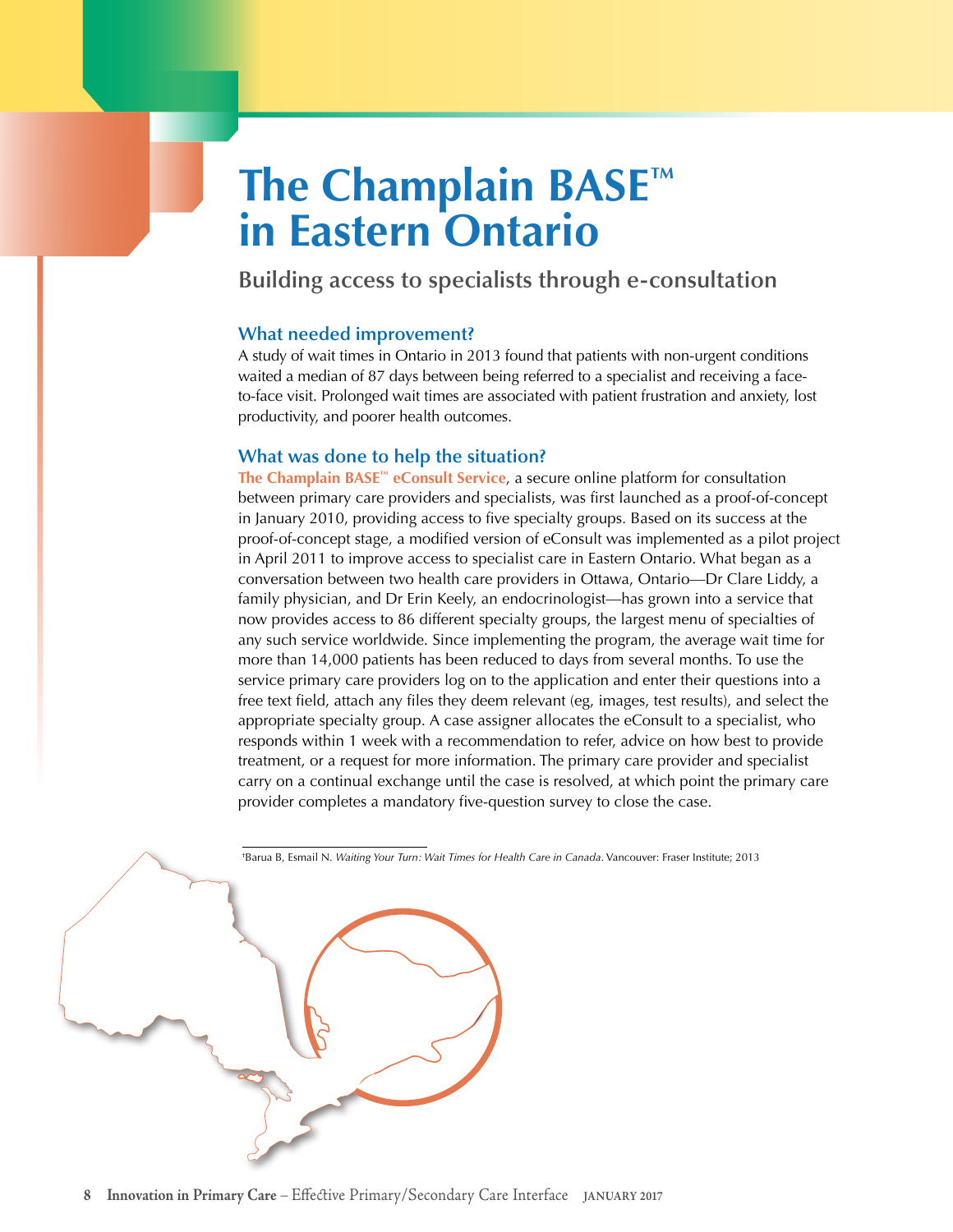## WHAT WAS GAINED?

- Since its implementation, the eConsult service has completed 14,395 cases and enrolled 1,039 primary care providers (879 family doctors and 160 nurse practitioners) from 397 clinics in 92 towns/cities across Ontario; more than 75% of primary care providers in the Champlain Local Health Integration Network have joined the service
- More than two-thirds of cases are resolved without the patient requiring a face-to-face visit with a specialist
- The service has received overwhelming patient support and acceptance as an alternative to specialist visits
- It has fostered collaboration between primary care providers and specialists who both agree that the service is user friendly and provides high value for them and their patients
- It has resulted in reductions in costs across specialty groups—eConsult costs a weighted average of \$47.35/case versus \$133.60/case for traditional referrals
- The Champlain BASE eConsult Service is now collaborating with other regions across Canada and the United States to explore the implementation of the eConsult model of care

#### WHAT WAS LEARNED?

 Interprofessional dialogue and brainstorming can lead to innovative solutions to significant problems Solutions to significant problems<br>facing Canada's health care system. The suit **cliddy** the **property of the clind of Execut** 

# TO FIND OUT MORE | CFPC LOCAL<br>ABOUT THIS CASE. | CHAPTER CO CONTACT: INFORMATION:

Dr Clare Liddy **Jessica Hill**, Email: cliddy@bruyere.org [www.champlainbaseeconsult.c](http://www.champlainbaseeconsult.com/)om

# **CHAPTER CONTACT**

**Chief Executive Officer, Ontario College of Family Physicians** Email: ocfp@cfpc.ca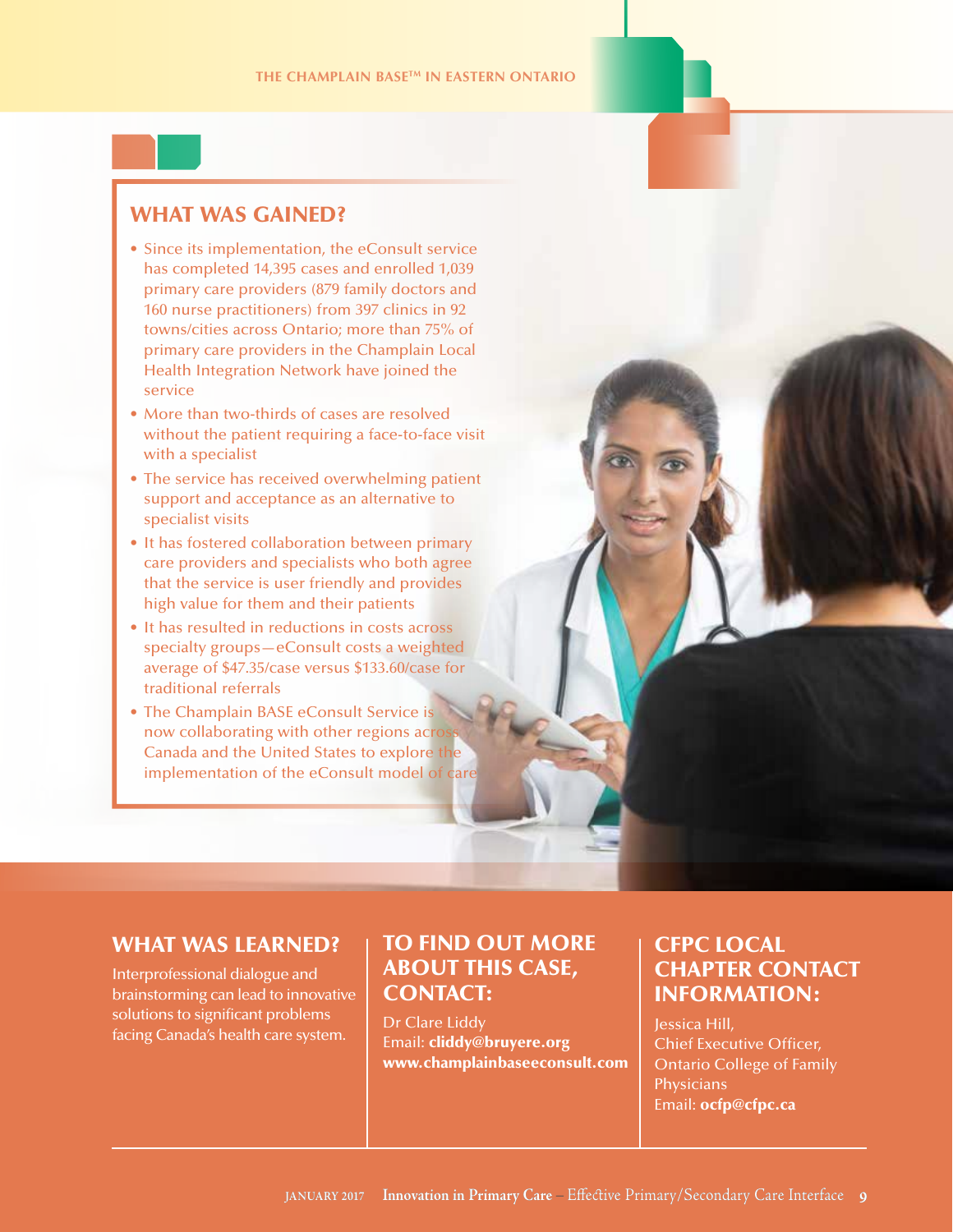# **Connected Medicine: Enhancing access to external specialist consults**

**An 8-month pan-Canadian quality improvement e-Collaborative** 

#### **What needed improvement?**

physicians reporting their patients experience long wait times to see other specialists.<sup>#</sup> Timely access to specialist care remains a challenge in Canada, with seven out of 10 family Pockets of innovation addressing this challenge exist across Canada. However, there are limited opportunities for clinicians to learn from what works and gain the skills and knowledge needed to implement their own local solutions.

#### **What was done to help the situation?**

The Canadian Foundation for Healthcare Improvement (CFHI), in partnership with the College of Family Physicians of Canada, Canada Health Infoway, and the Royal College of Physicians and Surgeons of Canada, developed an 8-month quality improvement e-Collaborative aimed at enhancing primary health care access to specialist consult services through the use of electronic and/or telephone tools. The Connected Medicine: Access to Specialist Consult e-Collaborative runs from May 4 to December 31, 2016. Eleven improvement teams from across Canada and internationally are participating, which offers the opportunity to learn about existing models. Two of these projects were discussed earlier in this report: 1) Rapid Access to Consultative Expertise (RACE), a telephone advice line launched at Providence Health Care/Vancouver Coastal Health in British Columbia; and 2) the Champlain BASE eConsult Service, a secure, Webbased e-consultation service launched across the Champlain Local Health Integration Network in Ontario. Over the 8-month e-Collaborative, improvement teams will develop a business case and implementation strategy while also gaining skills in quality improvement methods to assess, design, and develop a specialist consult strategy for implementation and evaluation.

‡ Canadian Institute for Health Information. *How Canada Compares: Results From the Commonwealth Fund 2015 International Health Policy Survey of Primary Care Physicians*. Ottawa, ON: CIHI; 2016



Fondation canadienne pour l'amélioration des services de santé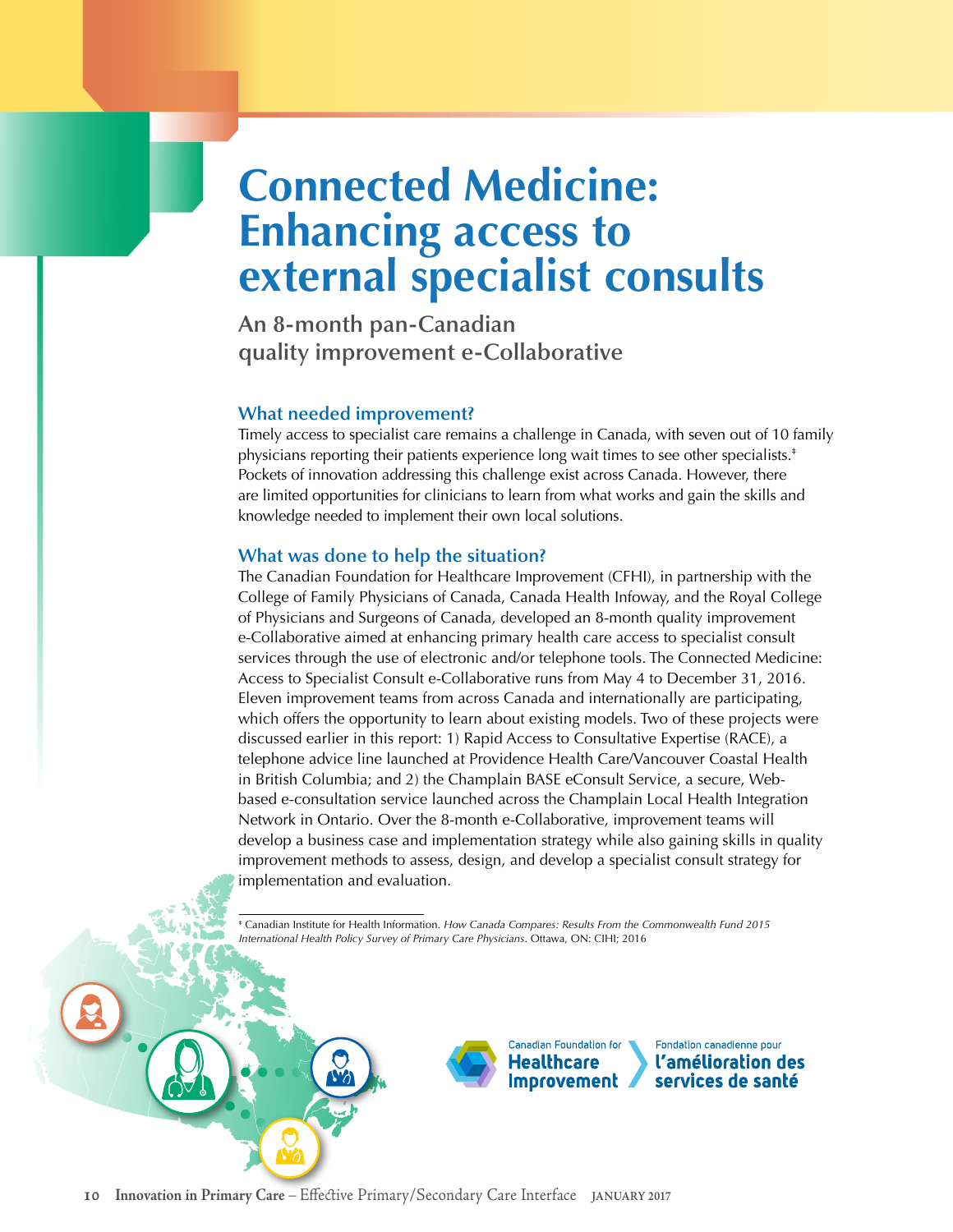#### **ENHANCING ACCESS TO EXTERNAL SPECIALIST CONSULTS**



## WHAT WAS GAINED?

- Working toward the Quadruple Aim—building from the Institute for Healthcare Improvement's Triple Aim framework to simultaneously improve patient experience, population management, and per capita cost of care, as well as enhance provider experience
- Assessing where the greatest opportunities exist to pursue a specialist consult service
- Learning about and designing RACE- and/or BASE-like initiatives within their organizations and/or regions, including development of a business plan
- Applying quality improvement methods to assess, design, implement, and evaluate their improvement
- Enhancing ways of working as an effective interprofessional team
- Planning for the spread and sustainability of specialist consult improvement

#### WHAT WAS LEARNED?

- Improving access to specialists is achievable through the use of specialist consults and there are opportunities to spread and scale these innovations across the country
- The Connected Medicine: Access to Specialist Consult e-Collaborative responds to what organizations are telling us they need to kick-start sustainable innovation at the service-delivery level: opportunities to network and learn from proven innovations; program structure; and facilitated collaboration with others

## TO FIND OUT MORE ABOUT THIS CASE, CONTACT:

 Jennifer Verma, Senior Director Canadian Foundation for Healthcare Improvement Email: [Jennifer.Verma@cfhi-fcass.ca](mailto:Jennifer.Verma@cfhi-fcass.ca) 

 Kirby (Christine) Kirvan, Improvement Lead Canadian Foundation for Healthcare Improvement Email: **[Christine.Kirvan@cfhi-fcass.ca](mailto:Christine.Kirvan@cfhi-fcass.ca)**